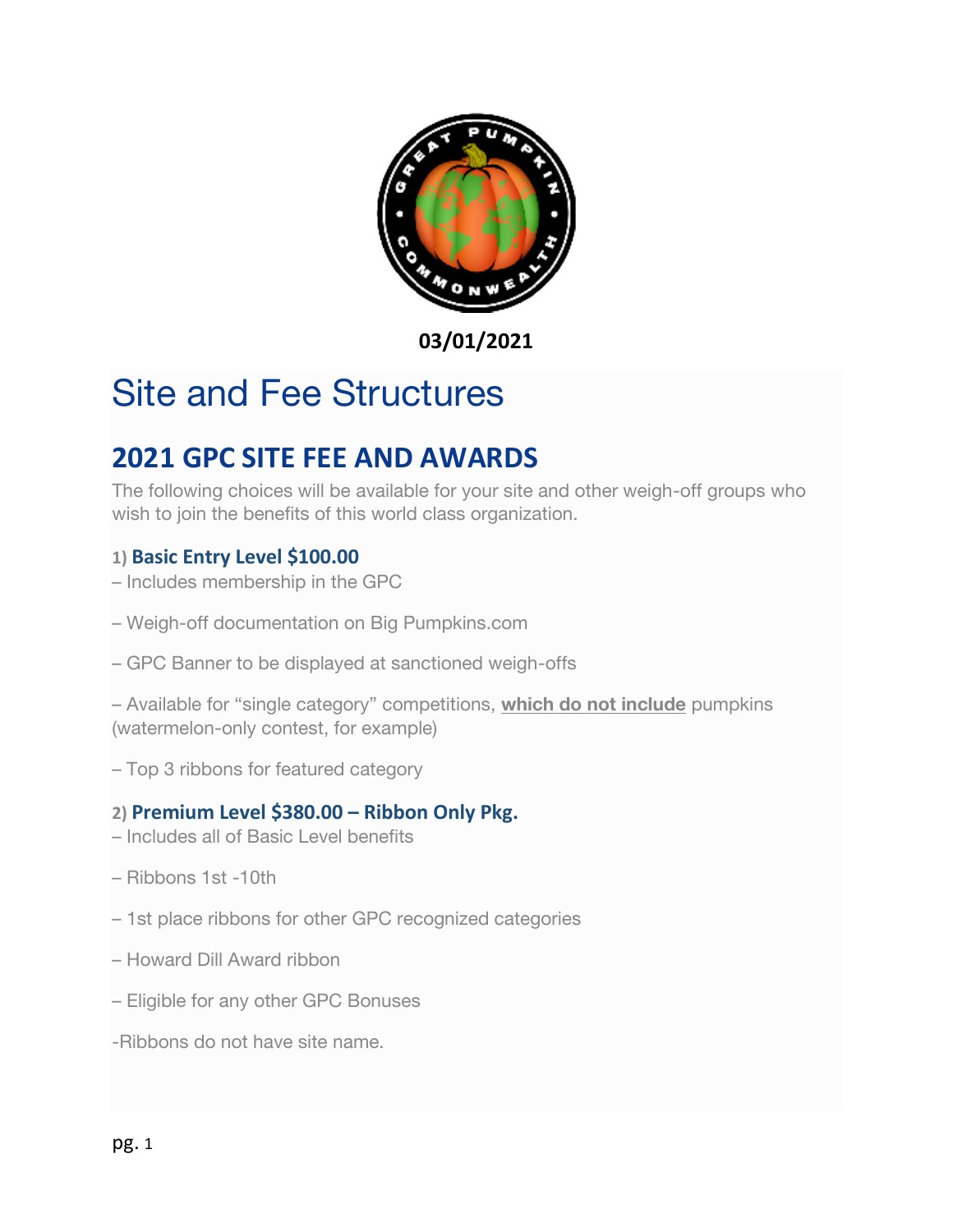#### **3) Premium Plus Level \$430.00 – Ribbons and Plaques**

– Includes all of the Premium Level benefits, but with plaques (instead of ribbons) for 1st place pumpkin, HD award, and top squash. The plaques will have the weigh-off site name.

#### **Notes: -Additional shipping charges may apply if site fees received after the due date. -All money in US funds**

The GPC encourages weigh off sites to submit grower data and final weights online into Bigpumpkins.com final tallies within one week of completion of your weigh off event. It is important to our grower's efforts are properly noted in a timely fashion for due recognition. Sites that continually miss the deadline could face consideration of removal from further GPC recognition.

# **GPC AWARDS**

1) **Best top ten average**– This award goes to the site with the best top 10 average from all Premium GPC sites. All fruit regardless of color are eligible for top ten considerations. All rules explained in Article II apply.

2) **Most improved site**– This award will go to the site with the biggest percentage increase in top ten average weight gain over the previous year. The sites must have 10 qualifying pumpkins both years to calculate this average.

3) **Grower of the year award**– This award will be given to the grower or "team" (as defined within Article 2, Section 1 of the GPC Rules) who accumulates the most total pounds combined from three official fruit weighed at multiple sanctioned GPC events (only Premium registration levels will be eligible for this award). The GPC will recognize the top three official fruit entered at a minimum of two separate sanctioned GPC events, providing the two fruits weighed at the same event are one pumpkin and one squash. A grower may enter in more than two GPC events but only the three heaviest fruit will count. The grower must be present with their fruit at all events to be eligible. 4) **Grower Jackets & Patches –** Awarded to the growers who are in the current top 300 pound weight class as compared to the world record of that year, but increase a maximum of 100 pound increments from the previous minimum qualification. Jackets will be awarded to pumpkins weighing 2200# for the current calendar year. A grower

will only be awarded one jacket; in following years patches will be awarded to the grower to add to their jacket with the same weight class requirements. These patches will denote the weight class achieved for that year.

7) **4,000 pound club** – Awarded to the grower who accumulates a total of 4,000 pounds of pumpkins, squash, or combination of each between their three heaviest fruit, following the same rules as the "Grower of the Year" award. The prize is a patch that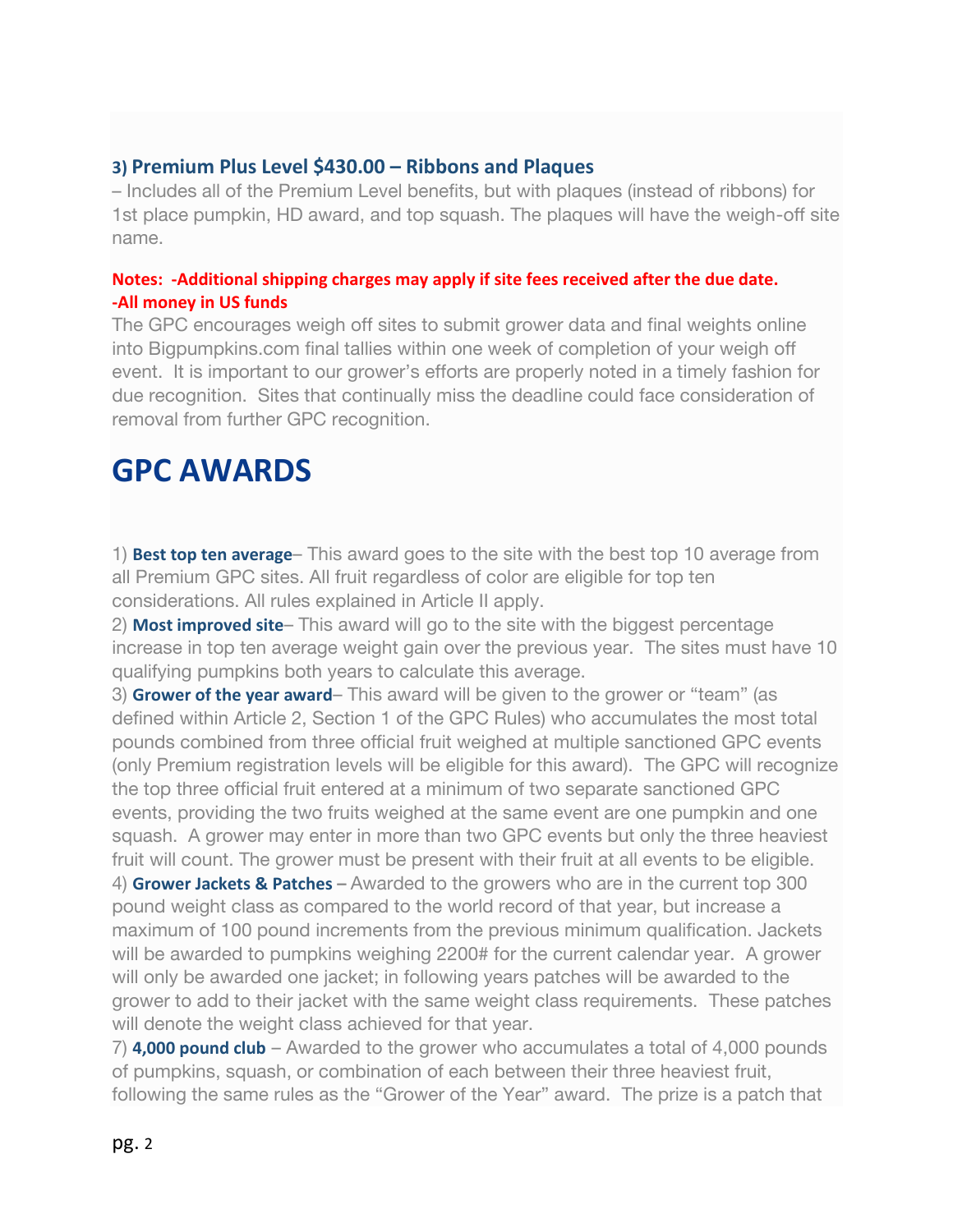can be sewn onto the grower's jacket. If a grower makes it into the 4,000 pound club without previously being awarded a grower jacket, they will be awarded one for making the 4,000 pound club.

8) **European Champion** – Awarded to the heaviest pumpkin from all European GPC sites. 9) **Master Gardener** [\(Team Growing is included\)](https://gpc1.org/about/rules/team-rules/)-

- The GPC is introducing a new master gardener scoring system based on points per weight (or length for long gourds) starting this season!
- This new system is designed to be more fair and equitable within and among fruit classes, such that classes with fewer or more growers can be weighted appropriately.
- This is a scoring system like the Olympic decathlon where each time or distance is assigned a score value. This system is more equitable than the rank scores used in the past because it's set up for all fruit to be on a similar playing field. (As opposed to top-down or bottom-up rank scoring which can over- or underweight less popular classes). In the point per pound system a fruit at the top 10% (90th percentile) of the general field for its class is set to equal 35 points.
- This then allows scoring parity across all fruit classes. Regardless of the number of growers who chose to grow in each class, a comparably large fruit will be rewarded appropriately (and conversely small fruit with high rankings will receive appropriately balanced scores.)
- This also sets up more equitable scoring within each class. e.g. a 2002 lb and 2001 lb AG in first and second place will get nearly the same points (48.05 points and 48.02 points). Whereas a 2002 lb first place and 1600 lb second place will earn much different scores, where the second place is worth 38.40 points. In the old system both situations would earn 47 and 46 points (in a field of 47 growers).
- The point per pound system should be fairly stable over a several year period and shouldn't need changing. The plan would be to leave the points per pound as they are year over year to allow year to year comparisons. However, if one class really starts to outperform, adjustments could be made to the scoring between seasons.
- An additional benefit is that the pre-season clarity of the scoring system would allow growers to clearly assess where they would fall in the ranking system given their past results. This might encourage more growers to give the master gardener a try. While steadfast repeat growers should enjoy the benefits of tracking/estimating their scores mid-season as often as they choose, rather than waiting until the season is well over and scores are calculated to see how they did. Points per pound also creates scores that don't depend on the total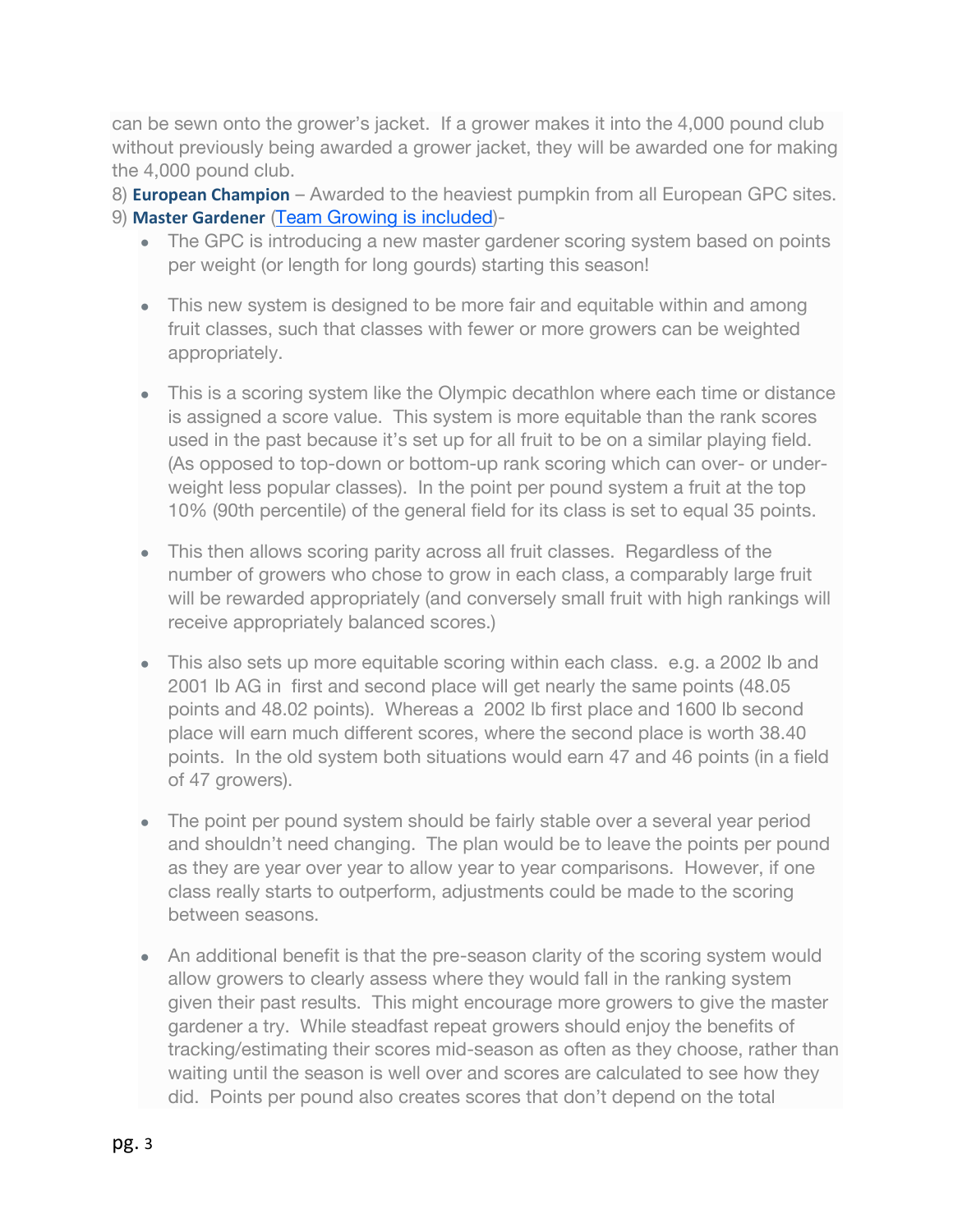number of growers, which again makes for a long term comparable scoring system, possibly allowing official world records to be established for Master Gardener.

- As before, scores are determined by adding up a grower's top 5 scoring classes. A grower must have at least one official entry in at least 5 classes to compete.
- A calculator will be made available in English and metric units, so that master gardener contenders can easily track their own score through the season (as well as compare your scores to last year to see how you're doing) – That should add to the fun!
- We hope this clarity and transparency in scoring will also bring new perspective Master Gardener contenders off the sidelines when they are able to estimate a score based on their past results. For reference a score of 110 to 125 is an average score, while 200+ is an excellent score.
- We expect to use this scale for years to come.
- **In the event of a tie:**

●

- 1st tie break: Number of categories each grower has won.
- 2nd tie break: If both growers have the same number of winning categories, add the total points in their (winning) categories to determine the winner.

Definition: Team is two growers contributing equally to the care of a fruit/vegetable grown at the same physical address and exhibited together.

#### **AWARD Categories:**

**Best Top 10 Average**: **Most Improved Site**: **Grower of the Year (GOTY ) 2500# Challenge European Champion Southern Hemisphere Champion Canadian Champion US Champion Asian Champion Master Gardener**: **Other Recognized Categories** (Squash, Long Gourd, Tomato, Watermelon, Field Pumpkin, Bushel Gourd, Marrow